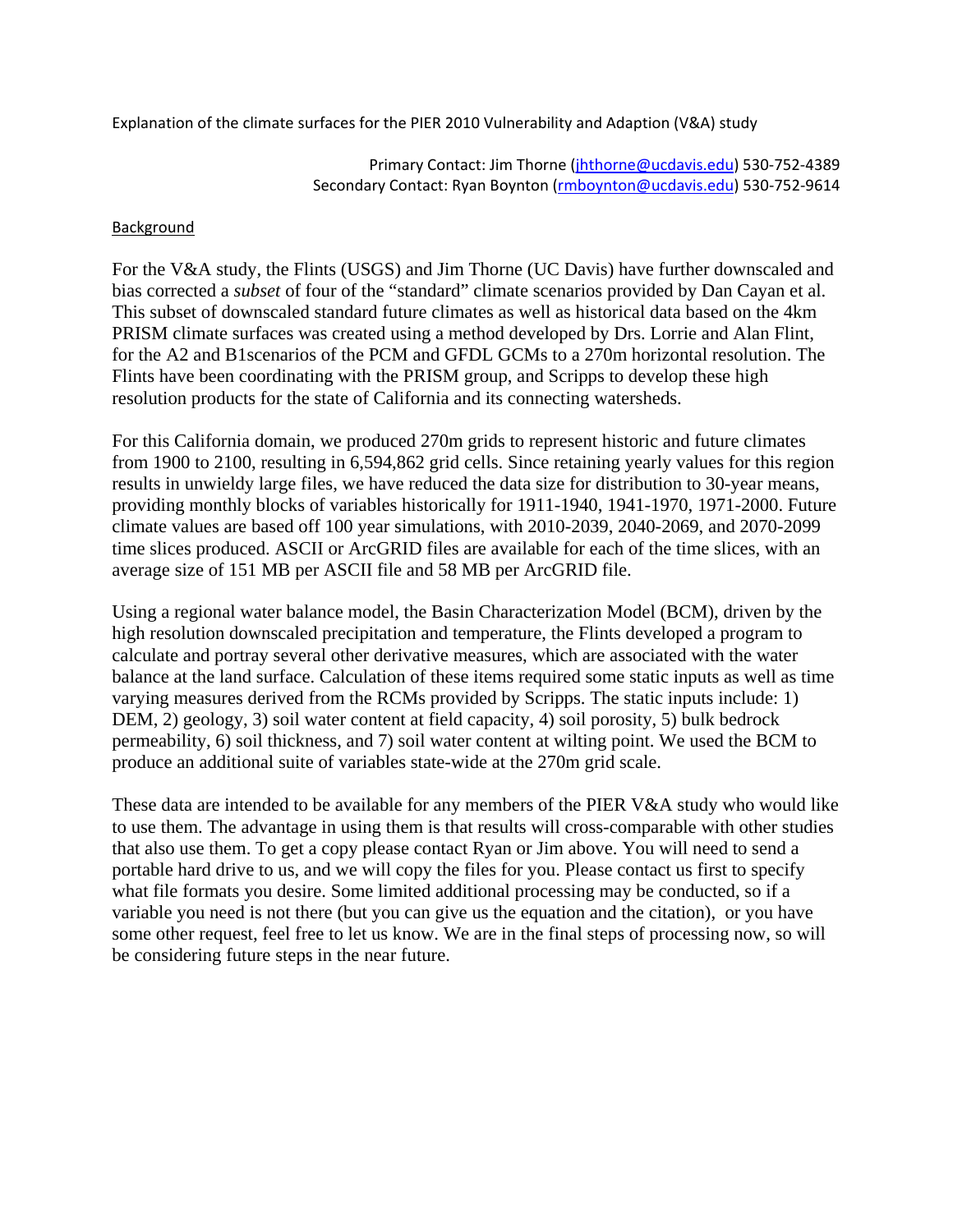| <b>Variable</b>                 | Code | Creation<br>Method                                        | <b>Units</b>           | Equation/model                                                                                                                                                                                                                                                                               | <b>Description</b>                                                                                                      |
|---------------------------------|------|-----------------------------------------------------------|------------------------|----------------------------------------------------------------------------------------------------------------------------------------------------------------------------------------------------------------------------------------------------------------------------------------------|-------------------------------------------------------------------------------------------------------------------------|
| <b>Maximum</b><br>Temperature   | tmax | downscaled                                                | degree<br>$\mathsf{C}$ | Model input                                                                                                                                                                                                                                                                                  | The maximum monthly<br>temperature averaged<br>annually                                                                 |
| Minimum<br>Temperature          | tmin | downscaled                                                | degree<br>C            | Model input                                                                                                                                                                                                                                                                                  | The minimum monthly<br>temperature averaged<br>annually                                                                 |
| Precipitation                   | ppt  | downscaled                                                | mm                     | Model input                                                                                                                                                                                                                                                                                  | Total monthly precipitation<br>(rain or snow) summed<br>annually                                                        |
| Potential<br>Evapotranspiration | pet  | Modeled/<br>pre-<br>processing<br>input for<br><b>BCM</b> | mm                     | Modeled*<br>on an hourly basis<br>from solar<br>radiation that is<br>modeled using<br>topographic<br>shading, corrected<br>for cloudiness, and<br>partitioned on the<br>basis of vegetation<br>cover to represent<br>bare-soil<br>evaporation and<br>evapotranspiration<br>due to vegetation | Total amount of water that<br>can evaporate from the<br>ground surface or be<br>transpired by plants<br>summed annually |
| Runoff                          | run  | <b>BCM</b>                                                | mm                     | Amount of water<br>that exceeds total<br>soil storage +<br>rejected recharge                                                                                                                                                                                                                 | Amount of water that<br>becomes stream flow,<br>summed annually                                                         |
| Recharge                        | rch  | <b>BCM</b>                                                | mm                     | Amount of water<br>exceeding field<br>capacity that<br>enters bedrock,<br>occurs at a rate<br>determined by the<br>hydraulic<br>conductivity of the                                                                                                                                          | Amount of water that<br>penetrates below the root<br>zone, summed annually                                              |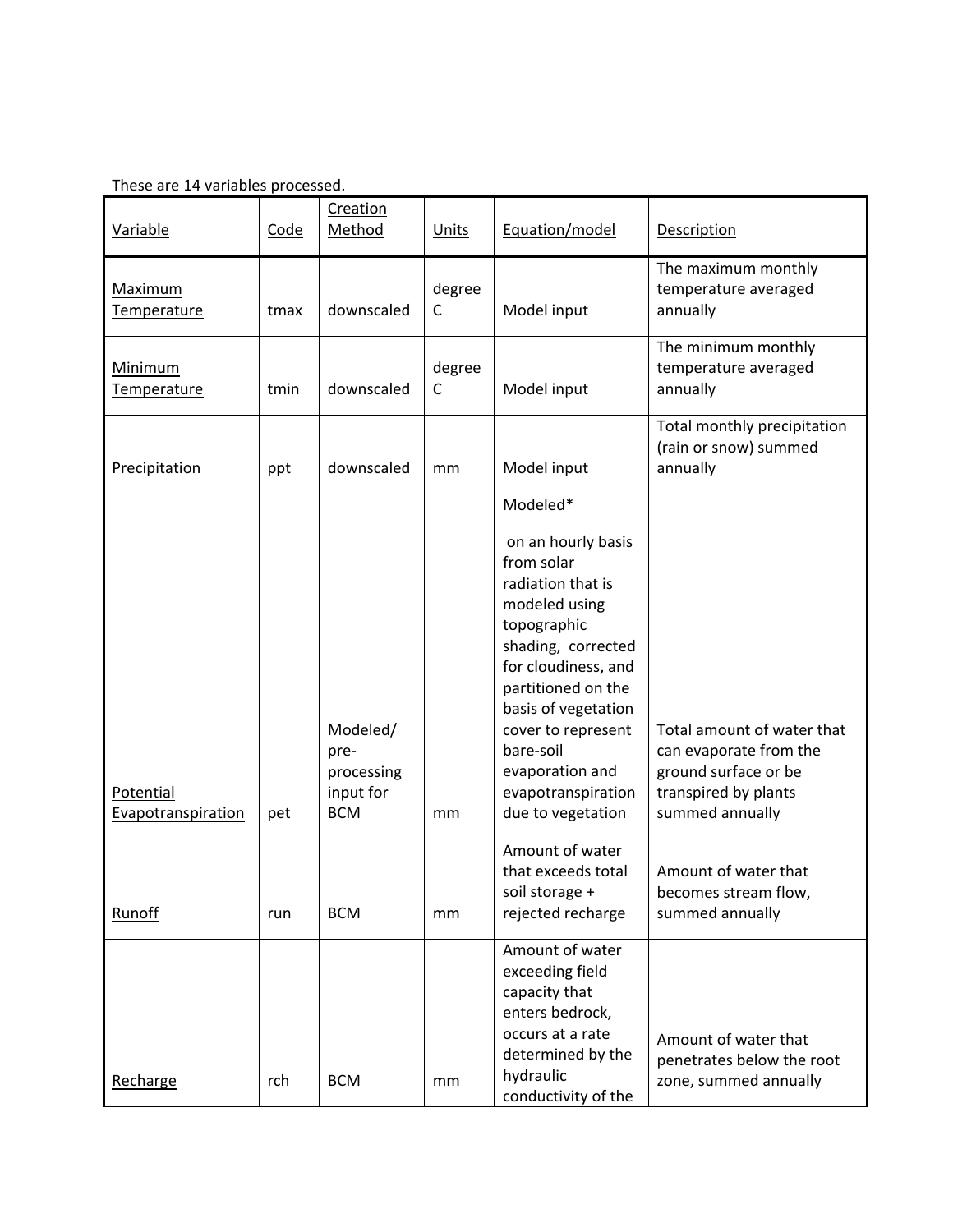|                                  |      |            |                                                                               | underlying<br>materials, excess<br>water (rejected<br>recharge) is added<br>to runoff                                                                                   |                                                                                                                                                                                      |
|----------------------------------|------|------------|-------------------------------------------------------------------------------|-------------------------------------------------------------------------------------------------------------------------------------------------------------------------|--------------------------------------------------------------------------------------------------------------------------------------------------------------------------------------|
| <b>Climatic Water</b><br>Deficit | cwd  | <b>BCM</b> | mm                                                                            | pet-aet                                                                                                                                                                 | Annual evaporative demand<br>that exceeds available<br>water, summed annually                                                                                                        |
| Actual<br>Evapotranspiration     | aet  | <b>BCM</b> | pet calculated*<br>when soil water<br>content is above<br>wilting point<br>mm |                                                                                                                                                                         | Amount of water that<br>evaporates from the surface<br>and is transpired by plants if<br>the total amount of water is<br>not limited, summed<br>annually                             |
| Sublimation                      | subl | <b>BCM</b> | mm                                                                            | Amount of snow lost to<br>Calculated*,<br>sublimation (snow to water<br>vapor) summed annually<br>applied to pck                                                        |                                                                                                                                                                                      |
| Soil Water Storage               | stor | <b>BCM</b> | mm                                                                            | Average amount of water<br>$ppt + melt - aet -$<br>rch - run<br>stored in the soil annually                                                                             |                                                                                                                                                                                      |
| Snowfall                         | snow | <b>BCM</b> | mm                                                                            | precipitation if air<br>temperature below<br>1.5 degrees C<br>(calibrated)                                                                                              | Amount of snow that fell<br>summed annually                                                                                                                                          |
| Snowpack                         | pck  | <b>BCM</b> | mm                                                                            | Amount of snow that<br>accumulated per month<br>summed annually (if divided<br>by 12 would be average<br>Prior month pck +<br>$snow - subl - melt$<br>monthly snowpack) |                                                                                                                                                                                      |
| Snowmelt                         | melt | <b>BCM</b> | mm                                                                            | Calculated*,<br>applied to pck                                                                                                                                          | Amount of snow that melted<br>summed annually (snow to<br>liquid water)                                                                                                              |
| <b>Excess Water</b>              | exc  | <b>BCM</b> | mm                                                                            | $ppt - pet$                                                                                                                                                             | Amount of water that<br>remains in the system,<br>assuming<br>evapotranspiration<br>consumes the maximum<br>possible amount of water,<br>summed annually for<br>positive months only |

**Table 1** – Description of the 14 variables available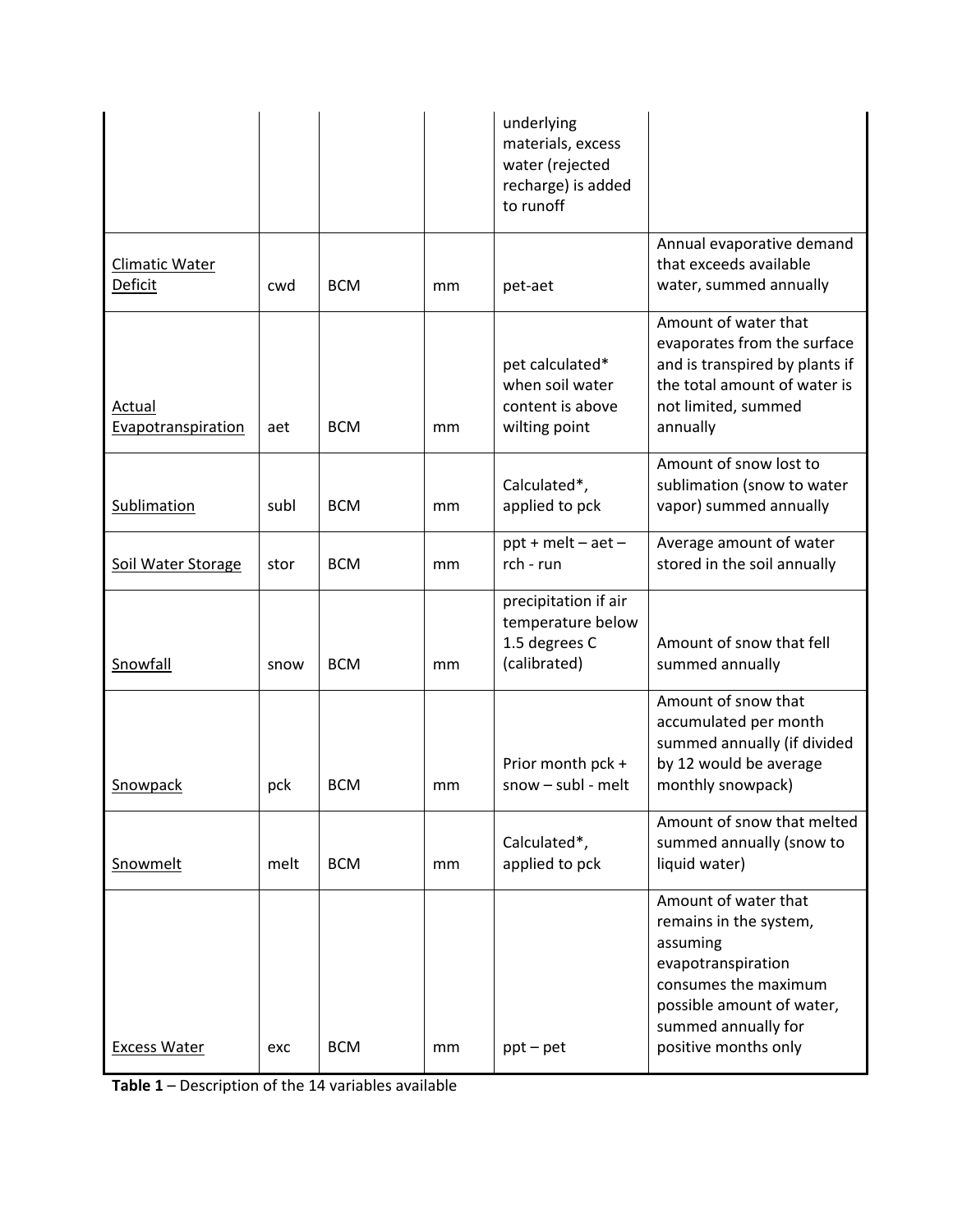\*the equation or model for these variables is available from the following publications:

Flint, A.L., Flint, L.E., Hevesi, J.A., and Blainey, J.M., 2004, Fundamental concepts of recharge in the Desert Southwest: a regional modeling perspective, in *Groundwater Recharge in a Desert Environment: The Southwestern United States,* edited by J.F. Hogan, F.M. Phillips, and B.R. Scanlon, Water Science and Applications Series, vol. 9, American Geophysical Union, Washington, D.C., 159‐ 184.

Flint, L.E., and Flint, A.L., 2007, Regional analysis of ground‐water recharge, *in* Stonestrom, D.A., Constantz, J., Ferré, T.P.A., and Leake, S.A., eds., Ground‐water recharge in the arid and semiarid southwestern United States: U.S. Geological Survey Professional Paper 1703, p. 29‐59. http://pubs.usgs.gov/pp/pp1703/ http://pubs.usgs.gov/pp/pp1703/b/

Flint, A.L., and Flint, L.E., 2007, Application of the basin characterization model to estimate in‐place recharge and runoff potential in the Basin and Range carbonate‐rock aquifer system, White Pine County, Nevada, and adjacent areas in Nevada and Utah: U.S. Geological Survey Scientific Investigations Report 2007-5099, 20 p. http://pubs.usgs.gov/sir/2007/5099/

Currently, we have the data in 3 groups as explained below.

- 1. Monthly values
	- a. A value for every month of every year modeled.
- 2. 30y Monthly Summary
	- a. Summaries of monthly values were calculated for 30 year intervals. For each month all 30 years in the sequence were fed into a linear regression model. The historic time frames supplied are: 1911‐1940, 1941‐1970 and 1971‐2000. The future scenarios provided are for: 2010‐2039, 2040‐2069, 2070‐2099.
- 3. 30y Water Year Summary
	- a. The same time frames are provided for water years. Water year summaries were done by either averaging or adding the values from all 12 months for each water year. Water years start in October and end in September, therefore water year 2000 is from October 1999 to September 2000. Table 2 displays the method used for each variable.
	- b. 30 year water year summaries were then calculated by running a linear regression model on a sequence of 30 water years.

|                                  |      | Calculation |
|----------------------------------|------|-------------|
| Variable                         | Code | Method      |
| Maximum Temperature              | tmax | average     |
| Minimum Temperature              | tmin | average     |
| Precipitation                    | ppt  | total       |
| Potential Evapotranspiration     | pet  | total       |
| Runoff                           | run  | total       |
| Recharge                         | rch  | total       |
| Climatic Water Deficit           | cwd  | total       |
| <b>Actual Evapotranspiration</b> | aet  | total       |
| Sublimation                      | subl | total       |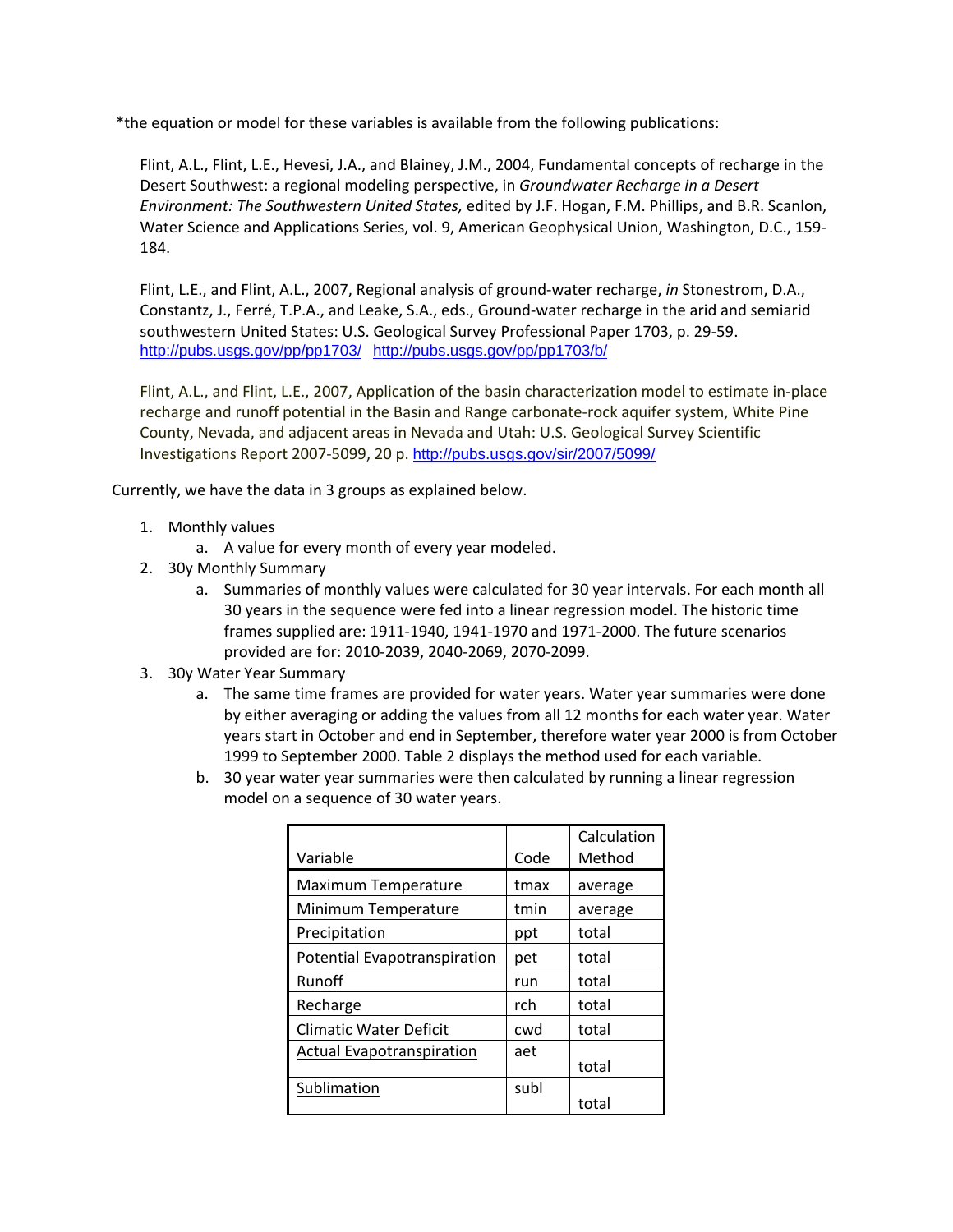| Soil Water Storage  | stor | total |
|---------------------|------|-------|
| Snowfall            | snow | total |
| Snowpack            | pck  | total |
| Snowmelt            | melt | total |
| <b>Excess Water</b> | exc  | total |

**Table 2** – Combining method used for Water Year Summaries

In addition to the averages (ave), we also produced the following statistics for the 30 year summaries:

| Average                   | ave |
|---------------------------|-----|
| <b>Standard Deviation</b> | std |
| Coefficient of            | COV |
| Variation                 |     |
| Variance                  | var |
| Coefficient of            | rsq |
| Determination             |     |
| Slope                     | slp |
| Intercept                 | int |

**Table 3** – Other statistics available for the summaries

Equations used were from: Zar, Jerrold H., 1999, Biostatistical Analysis - 4<sup>th</sup> Edition, Prentice-Hall, New Jersey

Data from all 3 of these groups are available in either ASCII text file or ArcGRID or both. We do not plan to distribute the raw monthly files as they comprise some 11 TB. Here is a breakdown of data availability:

|                               |      |              |             | 30y Water Year |      | 30y Monthly  |             |
|-------------------------------|------|--------------|-------------|----------------|------|--------------|-------------|
|                               |      | Monthly      |             | Summary        |      | Summary      |             |
|                               |      | <b>ASCII</b> | <b>GRID</b> | <b>ASCII</b>   | GRID | <b>ASCII</b> | <b>GRID</b> |
| Maximum Temperature           | tmax | yes          | no          | ves            | yes  | yes          | yes         |
| Minimum Temperature           | tmin | yes          | no          | yes            | yes  | yes          | yes         |
| Precipitation                 | ppt  | yes          | no          | yes            | yes  | yes          | yes         |
| Potential                     |      |              |             |                |      |              |             |
| Evapotranspiration            | pet  | yes          | no          | yes            | yes  | yes          | yes         |
| Runoff                        | run  | yes          | no          | yes            | yes  | yes          | yes         |
| Recharge                      | rch  | yes          | no          | yes            | yes  | yes          | yes         |
| <b>Climatic Water Deficit</b> | cwd  | yes          | no          | yes            | yes  | yes          | yes         |
| Actual                        |      |              |             |                |      |              |             |
| Evapotranspiration            | aet  | yes          | no          | yes            | yes  | yes          | yes         |
| Sublimation                   | subl | yes          | no          | yes            | yes  | yes          | yes         |
| Soil Water Storage            | stor | yes          | no          | yes            | yes  | yes          | yes         |
| Snowfall                      | snow | yes          | no          | yes            | yes  | yes          | yes         |
| Snowpack                      | pck  | yes          | no          | yes            | yes  | yes          | yes         |
| Melt                          | melt | yes          | no          | yes            | yes  | yes          | yes         |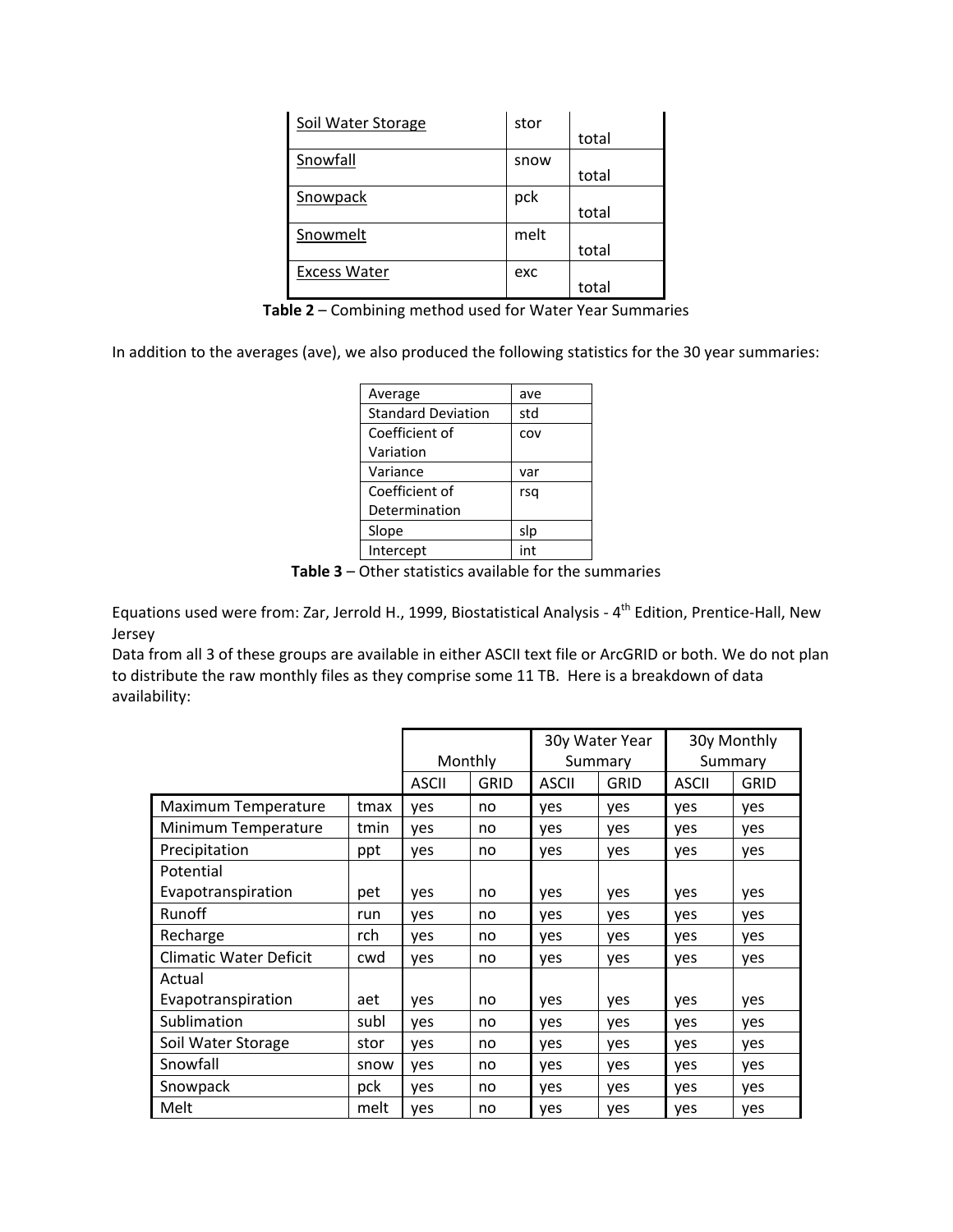| <b>Excess Water</b>         | exc | <b>ves</b> | no | ves    | ves    | ves    | <b>ves</b> |
|-----------------------------|-----|------------|----|--------|--------|--------|------------|
| Approx size (all variables, |     |            |    |        |        |        |            |
| 1 scenario,                 |     |            |    |        |        |        |            |
| uncompressed)               |     | 2.3TB      |    | 47GB   | 16GB   | 525GB  | 200GB      |
| Approx size (all variables, |     |            |    |        |        |        |            |
| 1 scenario, compressed)     |     |            |    | 3.17GB | 2.85GB | 19.8GB | 18.1GB     |

**Table 4** – Available formats for the 14 variables

File naming convention

1. Summary Data

a. ASCII

- i. VariableYear1 Year2Month Statistic Scenario
	- 1. Variable = the 3‐4 letter code for the variable
		- a. See Table 1
	- 2. Year1 = The first year of the summary
	- 3. Year2 = The last year of the summary
	- 4. Month = 3 letter code for the month
		- a. If there is no Month in the file name, it is a water year summary
		- b. jan,feb,mar,apr,may,jun,jul,aug,sep,oct,nov,dec
	- 5. Statistic = the 3 letter code for the statistic
		- a. See Table 3
	- 6. Scenario = thee 3 letter code for the scenario
		- a. HST = Historic (PRISM) data
		- b.  $PA2 = PCM A2$
		- c.  $PB1 = PCM B1$
		- d.  $GA2 = GFDL A2$
		- e. GB1 = GFDL B1
- ii. Example1: pck1971\_2000jan\_ave\_HST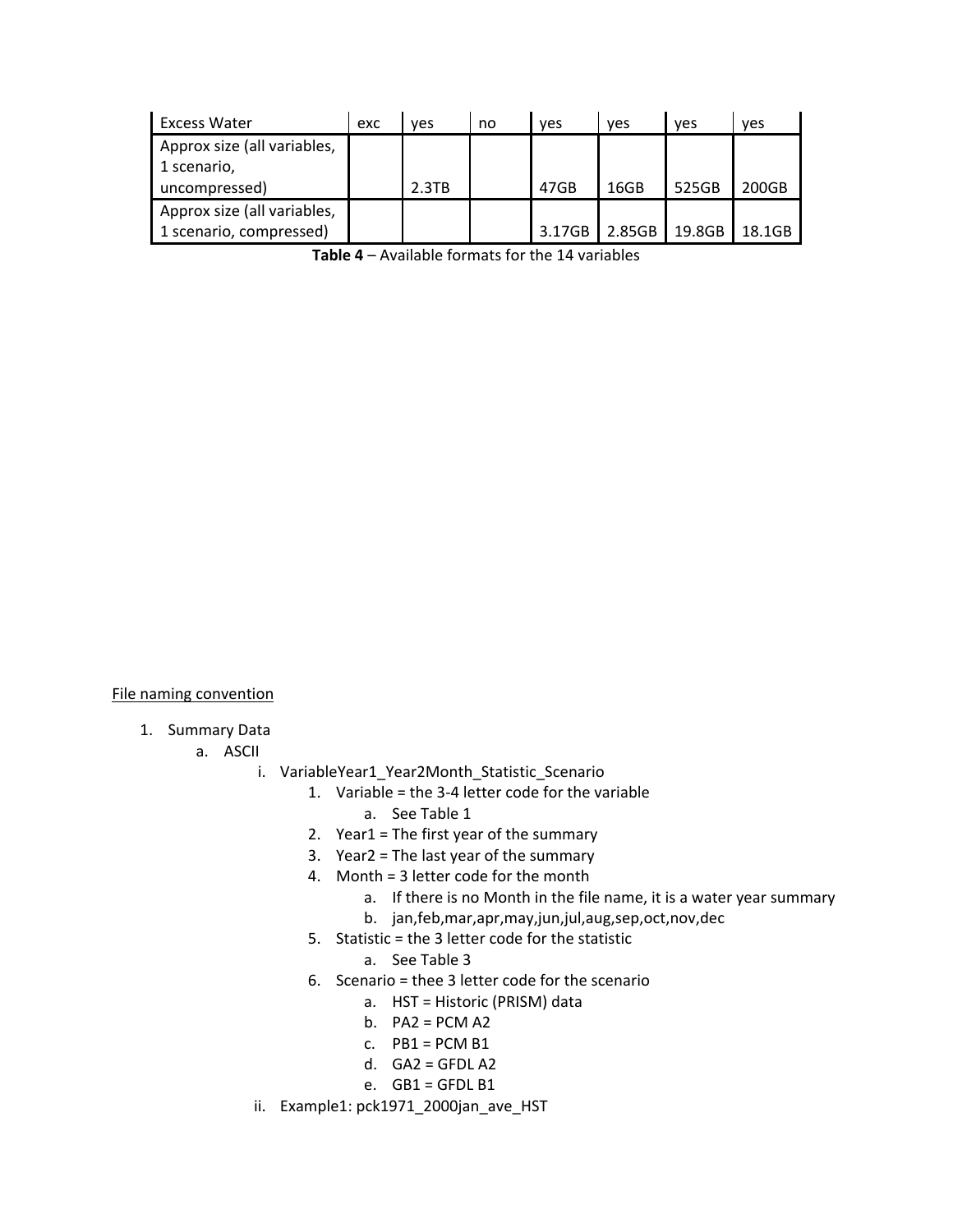- 1. This is the average snow pack in January for the 30 years between 1971 and 2000 within the Historic (PRISM) scenario
- iii. Example2: ppt2070 2099 var PA2
	- 1. This is the variance of the total precipitation for the 30 water years between 2070 and 2099 within the PCM A2 scenario
	- 2. I know that this is total precipitation for the water year (and not the monthly average) by looking at Table 2
- b. ArcGRID
	- i. VariableYear1Year2WYMonthStatistic
		- 1. Variable = the 3‐4 letter code for the variable
			- a. See Table 1
		- 2. Year1 = The last 2 digits of the first year of the summary
		- 3. Year2 = The last 2 digits of the last year of the summary
		- 4. WYMonth = 2 digit code for the water year month
			- a. If there is no Month in the file name, it is a water year summary
			- b. Reminder: Water years start in October and end in November
				- i. The 01 month of the 2000 water year = October 1999
				- ii. The 06 month of the 2000 water year = March 2000
		- 5. Statistic = the 3 letter code for the statistic
			- a. See Table 3
		- 6. Scenario The scenario is not part of the file name. This is because ArcGRIDs have a maximum length of 13 characters. Therefore, we suggest you store these files in a folder that contains the scenario name.
	- ii. Example1: pck710004ave (within the Historic folder).
		- 1. This is the average snow pack in January for the 30 years between 1971 and 2000 within the Historic (PRISM) scenario
	- iii. Example2: ppt7099var (within the PCM A2 folder)
		- 1. This is the variance of the total precipitation for the 30 water years between 2070 and 2099 within the PCM A2 scenario
- 2. Monthly Data
	- a. Only available in ASCII format
	- b. The data format is not consistent across variables. This is due to these files being an output of the BCM model. Table 5 displays the format for each Variable.
		- i. Month = 3 letter code for the month
			- 1. jan,feb,mar,apr,may,jun,jul,aug,sep,oct,nov,dec
		- ii. Year = 4 digits for the year
			- 1. 2000, 2001, 2002, etc.

| Variable                         | Data Format   |
|----------------------------------|---------------|
| Maximum Temperature              | tmaxYearMonth |
| Minimum Temperature              | tminYearMonth |
| Precipitation                    | pptYearMonth  |
| Potentail Evapotranspiration     | petYearMonth  |
| Runoff                           | run2MonthYear |
| Recharge                         | rch3MonthYear |
| <b>Climatic Water Deficit</b>    | cwd1MonthYear |
| <b>Actual Evapotranspiration</b> | aetMonthYear  |
| Sublimation                      | sublYearMonth |
| Soil Water Storage               | storYearMonth |